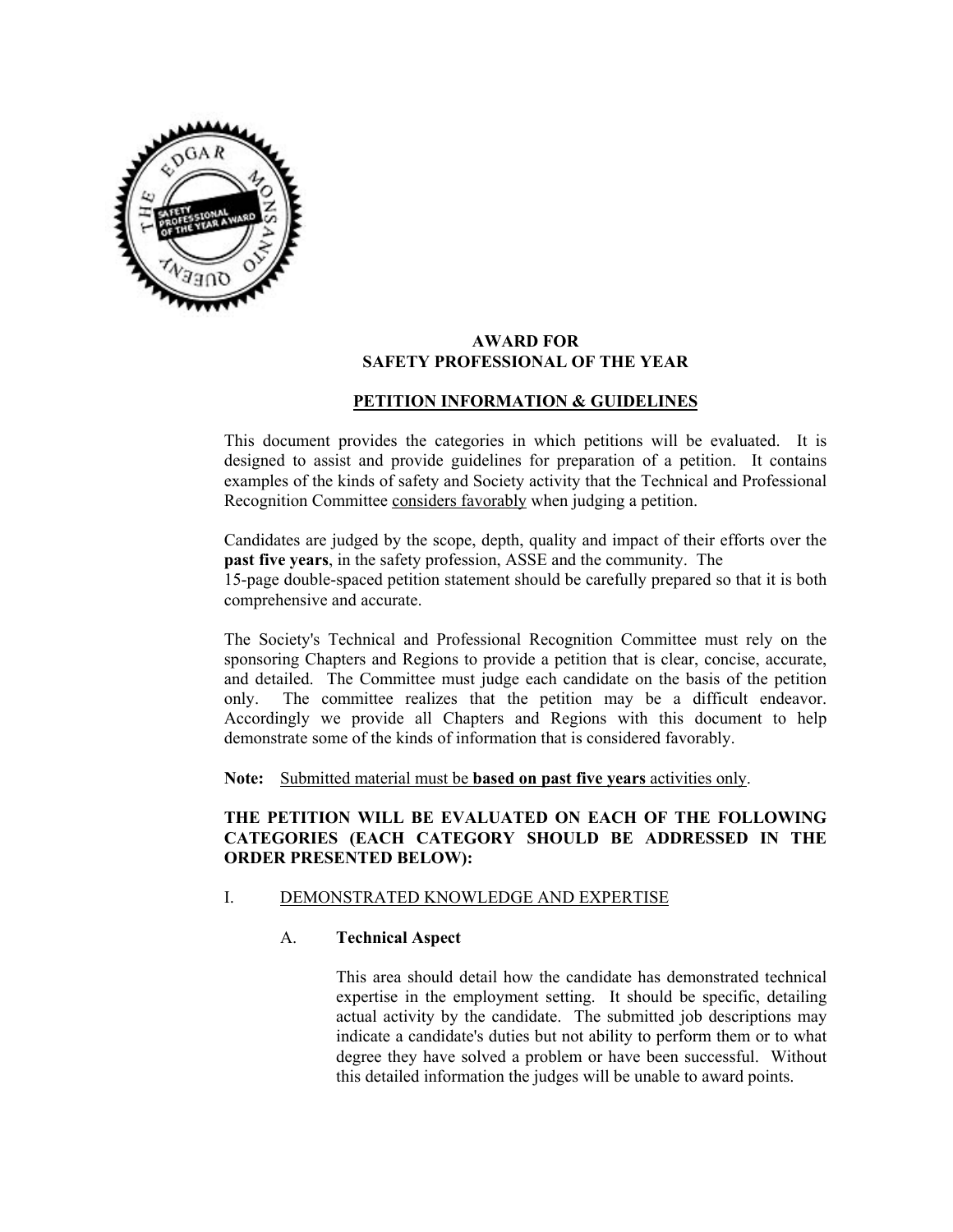Demonstrated technical expertise should indicate a comprehensive definition of job function including the number of locations and employees for which the candidate has safety responsibility. Speaking at local, regional or national seminars, program development using state-of-the-art concepts, recognition of expertise by serving on committees (ANSI, NFPA, etc.) or governmental advisory boards all reflect activities which show unique and superior achievement.

# Examples:

- The candidate has developed procedures for digging over or around buried loaded pipelines and/or energized electric cables that have been used on 17 projects without incident.
- The candidate has developed a new accident data collection and reporting system that provided management with a 38% more accurate picture of the accident/loss experience.
- The candidate has developed a new accident investigation technique, and trained supervisors in ways to implement it effectively. This has resulted in an additional 14% accident reduction since its introduction.

Consultant candidates should use representative assignments and projects in place of jobs and job descriptions. Specifics of projects and assignments should include number of people/workers affected by project, description of problem or issue being addressed, techniques used to resolve or deliver the desired result, and a description of the outcome or results of the completed work/project. Note: if applicable, this should include identification and process of identification of the problem or issue. Candidate should not include, take credit for, nor describe work and results of subcontractors.

# Example:

• Candidate identified the need for redesign and application of energy control systems for robot servicing as well as robot training; developed a system for both and a corresponding training and reference guide. The client company liked the results so well that they introduced the system to their other five plants with similar robots.

# B. **Operational Aspect**

This area deals with the candidate's ability to work within a company structure, provide a safe working environment and develop effective safety programs. It includes the effects that safety programs have on the operational aspect of the industry. To describe thorough knowledge of operational aspects, indicate the complexity, number of locations and people involved as well as the results of program implementation. Detail if the program is designed based on worker needs, how successful the program is and whether or not it is ongoing. Be sure to demonstrate an ability to work well with all levels of the workforce.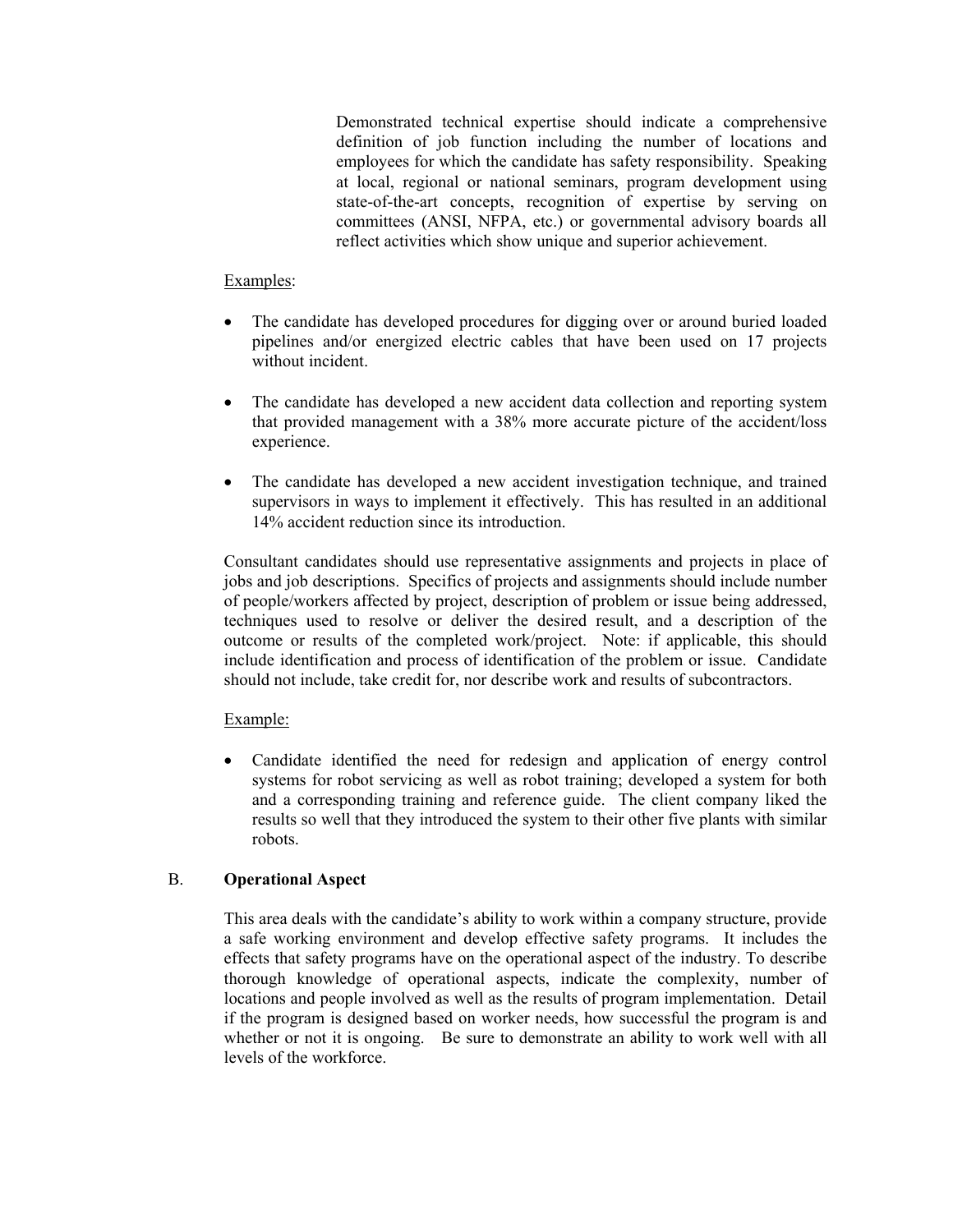# Example:

\* The candidate was responsible for the development of a nondestructive testing program on burner tubes and fire tubes in heater treaters and gas plan furnaces. Fires and/or explosions were completely eliminated for the 18-month period following implementation.

Consultant candidates should describe their effectiveness in working with clients and various client representatives and at multiple locations. If applicable, describe the complexity of the problem/project; the impact of project results on the client's operations; how the consultant assisted the client in implementing processes, systems, and practices and/or making changes.

# II. ASSE ACTIVITIES

Describe the candidate's involvement with ASSE at the national, regional or local level. Describe what contributions were made during this time of service.

#### A. **Society**

Society activity includes service on a national committee or as an elected VP. Note the candidate's accomplishments and the effect he/she made on ASSE.

#### Example:

- Society Technical and Professional Recognition Committee from the years  $\frac{\ }{}$  to  $\frac{\ }{}$ .
- Conceived, solicited a sponsor for, and established the Safety Professional of the Year Award.

Note - It is not necessary to be a national Society officer to win this award.

#### B. **Region**

Regional activities can include service as a RVP, an Assistant RVP or working on a project for the Region. Activities should be accompanied by a measurement of the outcome and personal growth.

#### Example:

Region Vice President

The candidate expanded the Regional Operating Committee by adding three assistant vice presidents to better aid the Region and its Chapters. The assistant vice presidents were for Awards and Honors, Public Relations, and Education/Professional Development. As a result of these additions, there was a 50% increase in the number of petitions for Regional SPY, the Region received 25% more media placements and the Regional PDC saw a 40% increase in attendance.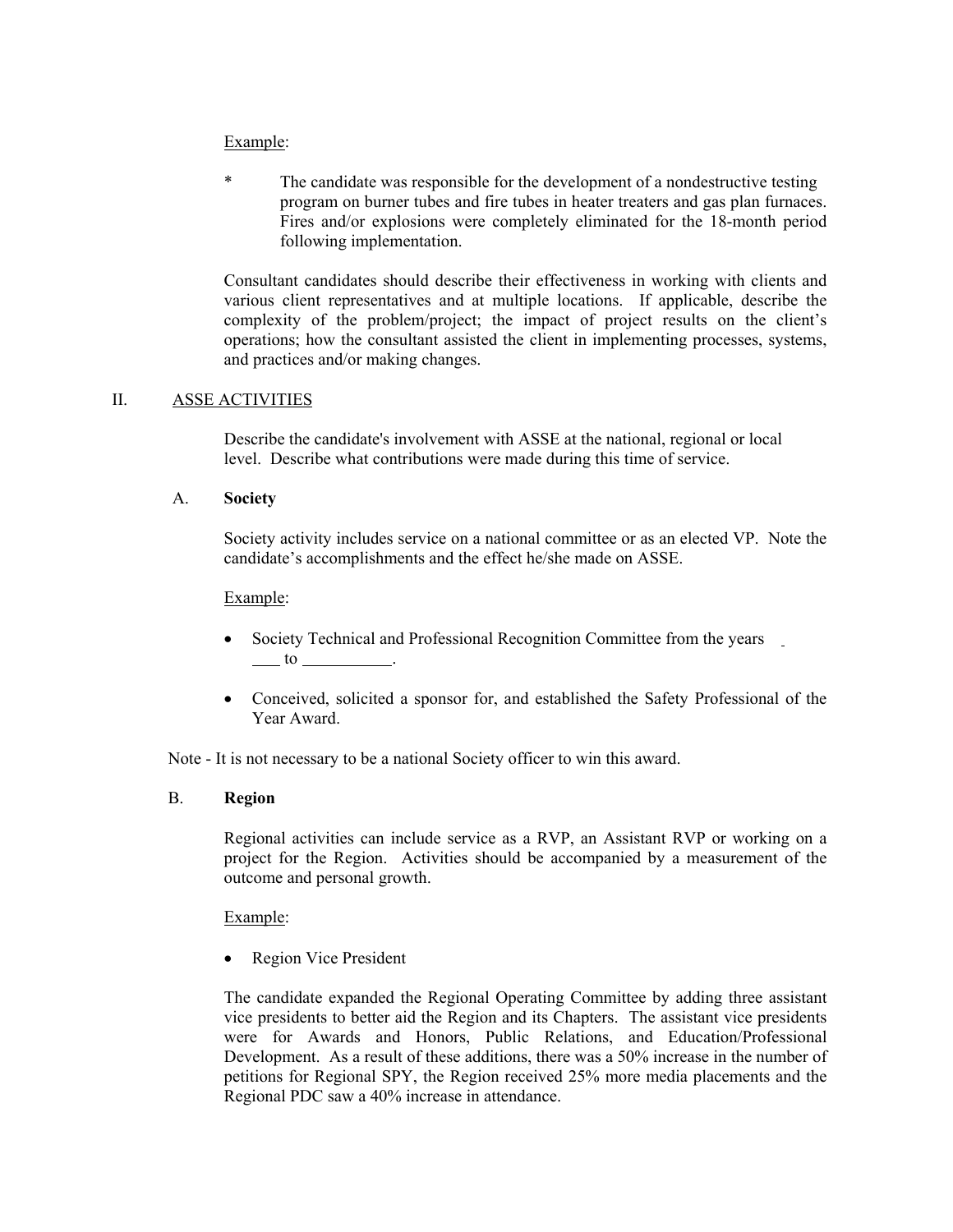# C. **Chapter/Practice Specialty/Council**

Chapter/Practice Specialty activities include service as an officer, committee chair, nominated position, or project/seminar director. Describe the number of years, accomplishments, and professional growth as a result of the activity.

Example:

- Held all offices in Chapter from to Let  $\overline{a}$  to  $\overline{b}$
- Candidate coordinated and developed Chapter technical conference on robotics.
- Candidate developed and coordinated study groups for the CSP, ASP exams with % of the potential candidates achieving 98% passing grades.
- As membership chairman, candidate led campaign that increased Chapter membership by 25%.
- Held all offices in Practice Specialty from \_\_\_\_\_\_\_ to \_\_\_\_\_\_\_\_\_\_.
- Candidate served as 1992-93 newsletter editor and published four quarterly issues with at least three technical articles each.
- Candidate organized new Practice Specialty internship program. Fifty students matched with government agencies and companies.

#### III. PROFESSIONAL CONTRIBUTIONS

#### A. **Authorship**

List publishing activities during the past five years dealing with safety and health including company publications, letters to the editor of a safety magazine, major articles, technical documents, research projects and books. Describe the impact on the safety and health profession.

Example:

• August 1981 - **Professional Safety**, article on cost accounting for accidents.

### B. **Public/Community Services**

Describe the candidate's involvement in the community and contributions that have been made during the time of service.

Public/community service includes serving on community or state public service boards or advisory committees. It also means significant accomplishments for city, county, state, nation or industrial efforts with recognition.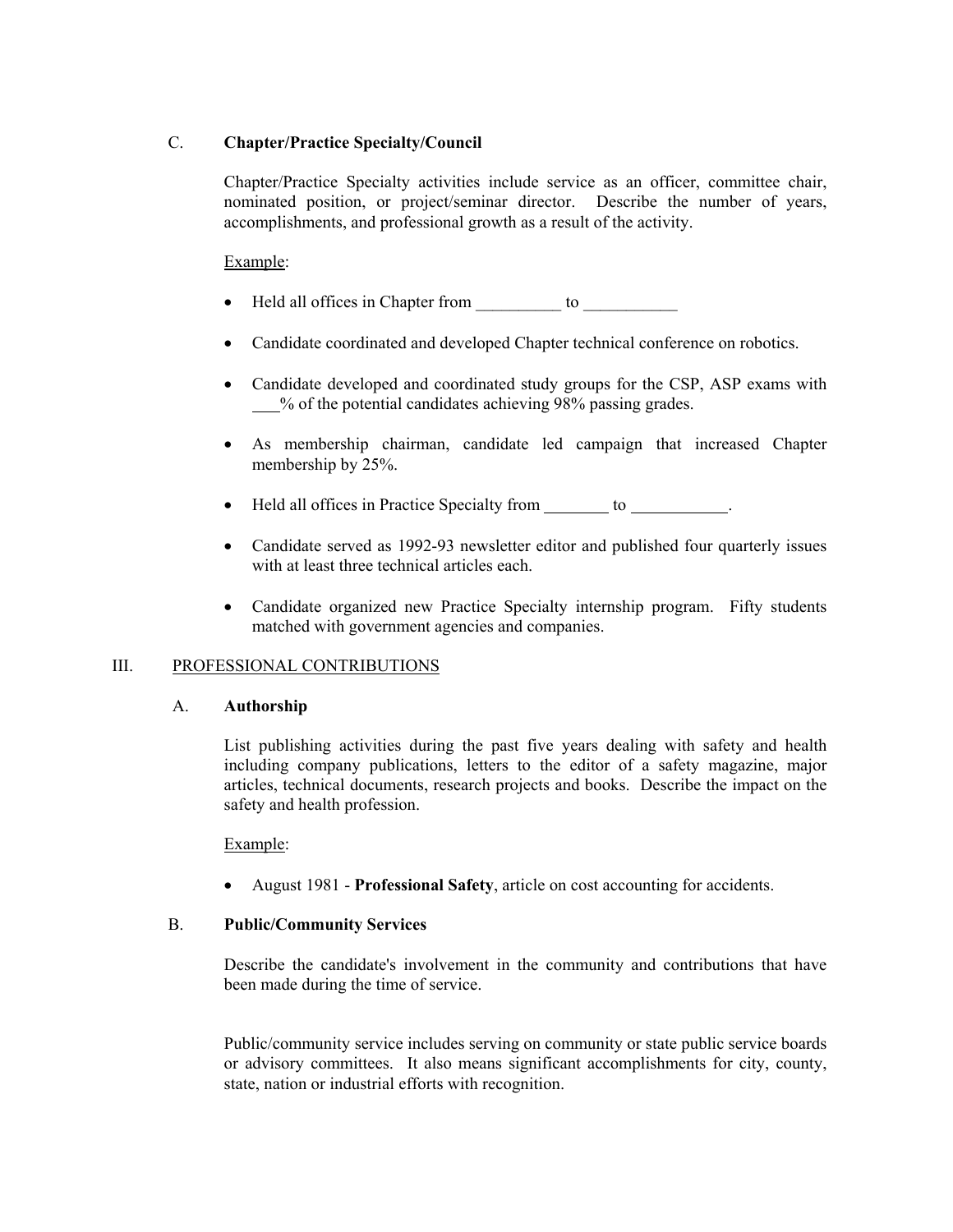# Example:

 \* Member, Advisory Board University School of Safety Technology. Advises university on course and activities in safety and fire protection, five new courses developed during this period, helps establish the university's accreditation with the BCSP and ASSE. Also include service to the National Safety Council, municipal committee, Chamber of Commerce, service on state or Governor's commission.

# C. **Academia**

Related to degrees like high school diploma, associate (two-year), baccalaureate, master's or Ph.D. degrees. Professional designations include P.E. and CSP. Academic work at local colleges/universities could be adjunct faculty, instructor, and curriculum advisor and accreditation activities. Be Specific. Per se involvement is not enough.

# D. **Codes, Standards, Legislation**

Membership on standards, codes or legislative committees at the local, state and national level qualifies for this area. Should show any significant impact by the candidate on the safety profession on standards, legislation, or codes.

#### Example:

 \* Member of National Advisory Committee OSHA, NIOSH Advisory Committee, ANSI Standards Committee, NFPA Committee. Describe the candidate's involvement and contribution to these groups. Again, be specific, membership alone is minimal.

# IV. AWARDS/INNOVATIONS

#### A. **Honors - Awards**

Describe awards and honors bestowed upon the candidate, explain the nature and purpose of the award or honor and the reason the candidate got it.

Note here, local awards (Chapter/Practice Specialty) or letters of appreciation and regional or national awards in safety or business.

#### Example:

• ASSE Volunteer Service Award or Regional or Chapter Safety Professional of the Year -NSC Distinguished Service to Safety, ASSE Foundation Award or Honorable Mention.

#### B. **Innovations - Inventions - Improvements**

Describe any innovations, inventions or improvements designed and/or patented by the candidate. Describe its nature and the benefits that were derived.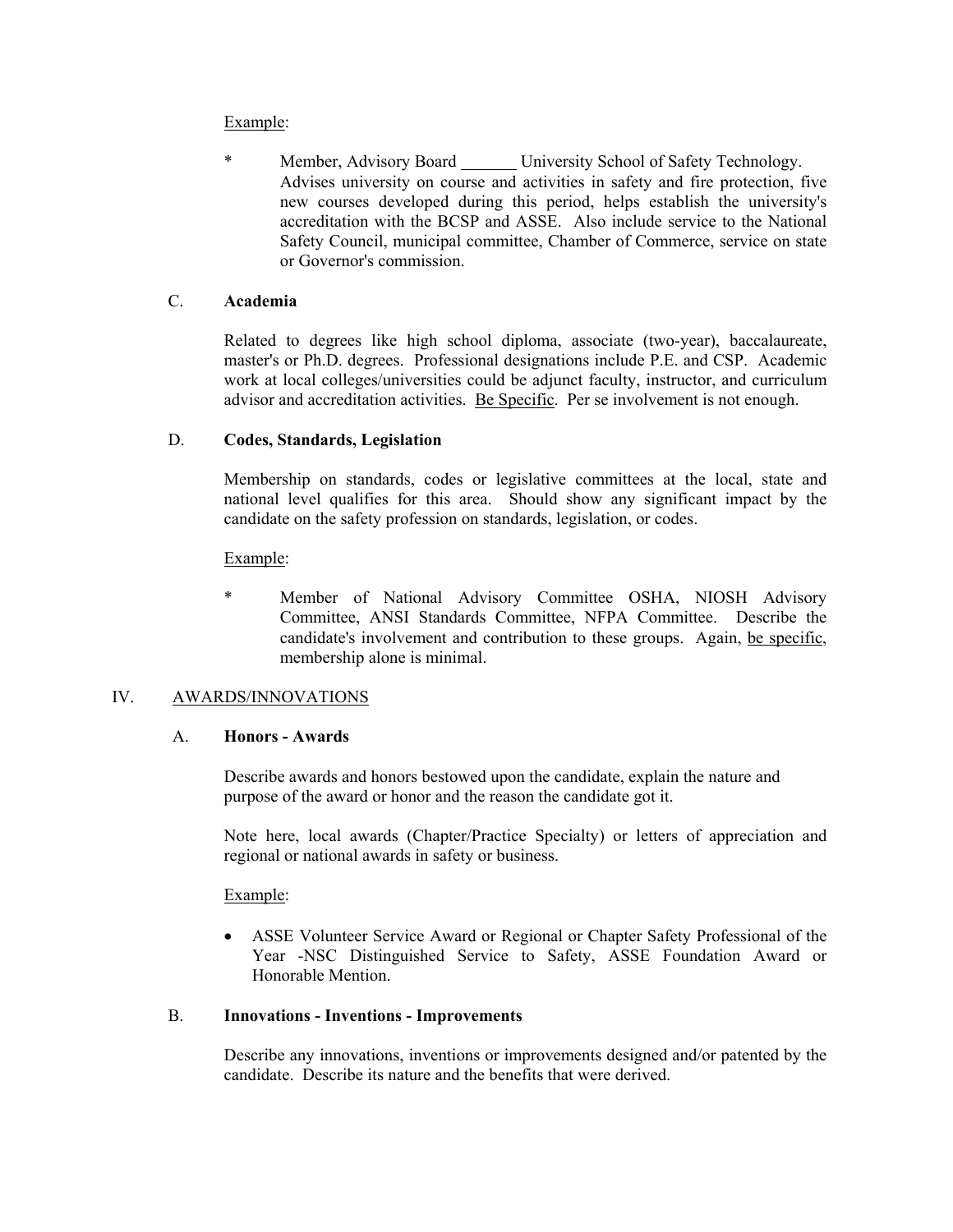This area covers new safety and health technology applied and recognition or accomplishments through unique, first-time, state-of-the-art technology or procedures having significant impact on the profession.

### Example:

- Candidate was awarded patent number 12345, in January 1989 for invention of an automatic fault free analyzer. This device reduces the time required to perform a study by one order of magnitude.
- Candidate has been cited by for developing one of the most complete hydrogen sulfide programs for production/operations within the petroleum industry.

# V. LEADERSHIP/MANAGEMENT

# A. **Leadership**

Leadership abilities include demonstrating a history of promotions to a high level of responsibility based on individual, team and management level leadership skills. Show some specific or unique skills in this area.

#### B. **Program Development**

Program development includes the ability to define a program need and describe a well thought-out plan of action plus methods of implementation and evaluation showing any positive impact or results.

Consultants should describe specific systems/programs developed for client(s), how the need for the program was determined with/for the client, if the results were evaluated, how this was done, and a description of the overall results.

#### C. **Management/Motivation**

Describe the candidate's ability to motivate others in safety and health programs as well as Society and community programs. This motivational skill is shown by significant goal achievement and by promotions, results, areas of responsibilities and accomplishments.